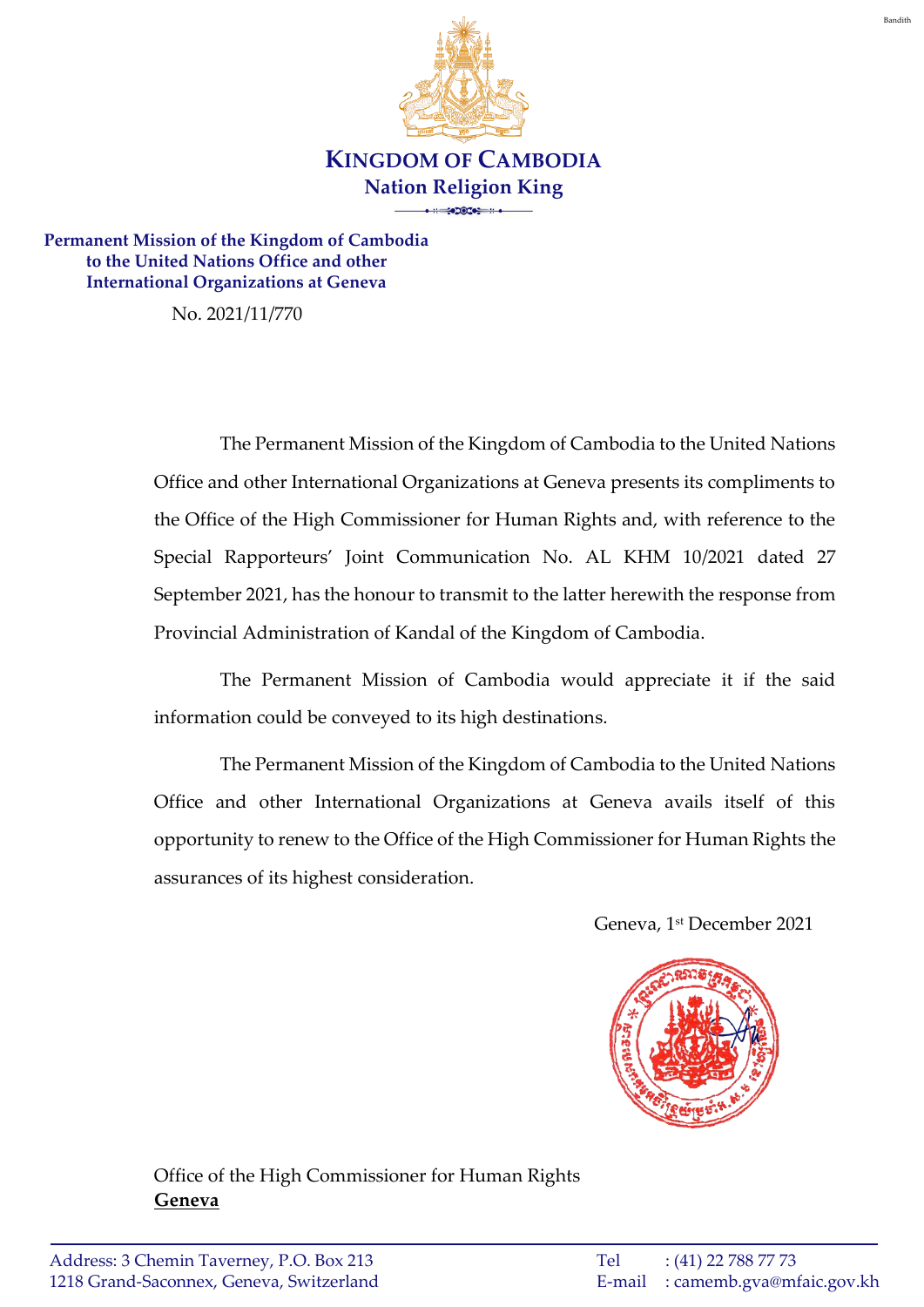## **Reply of the Provincial Administration of Kandal to the Joint Communication of the Special Rapporteurs**

*No. AL KHM 10/2021 dated 27 September 2021*

In response to the Joint Communication of the Special Rapporteur on the situation of human rights in Cambodia, Special Rapporteur on the right of everyone to the enjoyment of the highest attainable standard of physical and mental health, Special Rapporteur on adequate housing, Special Rapporteur on minority issues, and Special Rapporteur on extreme poverty and human rights, the Provincial Administration of Kandal of the Kingdom of Cambodia would like to offer clarifications as follows:

- 1. Since 27 June 2021, Vietnamese nationals moved their floating houses and boats along Mekong River from Phnom Penh and ended up temporarily residing in Reang Chuor village, Ka Am Samnor commune, Leuk Dek district, Kandal province. Below are some figures:
	- 63 fish cages, 50 of which are houses
	- 71 boats, 26 of which are houses
	- 65 families account for 291 people (145 female and 160 people aged above 18)
		- o 249 people (123 female) have received Covid-19 vaccines. 47 people are between 6 and 17 years old (26 female).
		- o 42 people did not receive the vaccines. 40 people are below 6 (20 female), 01 pregnant woman and 01 person with illness.
- 2. District authorities allowed fish cages, floating house, and boat from Phnom Penh to make temporary stop in Reang Chuor and Ka Am Samnor Leu villages, Ka Am Samnor commune, Leuk Dek district, Kandal province. Additionally, the authorities granted permissions and facilitation to them.
	- Vietnamese immigrants living on floating houses, fish cages, and floating boats remain in the shelters and engage in daily activities such as fishing and fish rearing.
	- At the same time, Leuk Dek district authorities provided them with Covid-19 vaccination, reaching 100% vaccination rate (except that the 40 unvaccinated people who are underage, one pregnant woman and one chronically sick person).
	- The relocation applies only to anarchic floating houses, fish cages on water surface, and illegal residents in some places which are harmful to security issues, orderliness, water passage, ecological system, and water currents be it deep or shallow. Fish feeding, waste discharge, and open defecation in the river severely damage water biodiversity, degrade water quality, pollute environment and its aesthetics, especially detrimentally affect health of people consuming the toxicated water, thus seriously